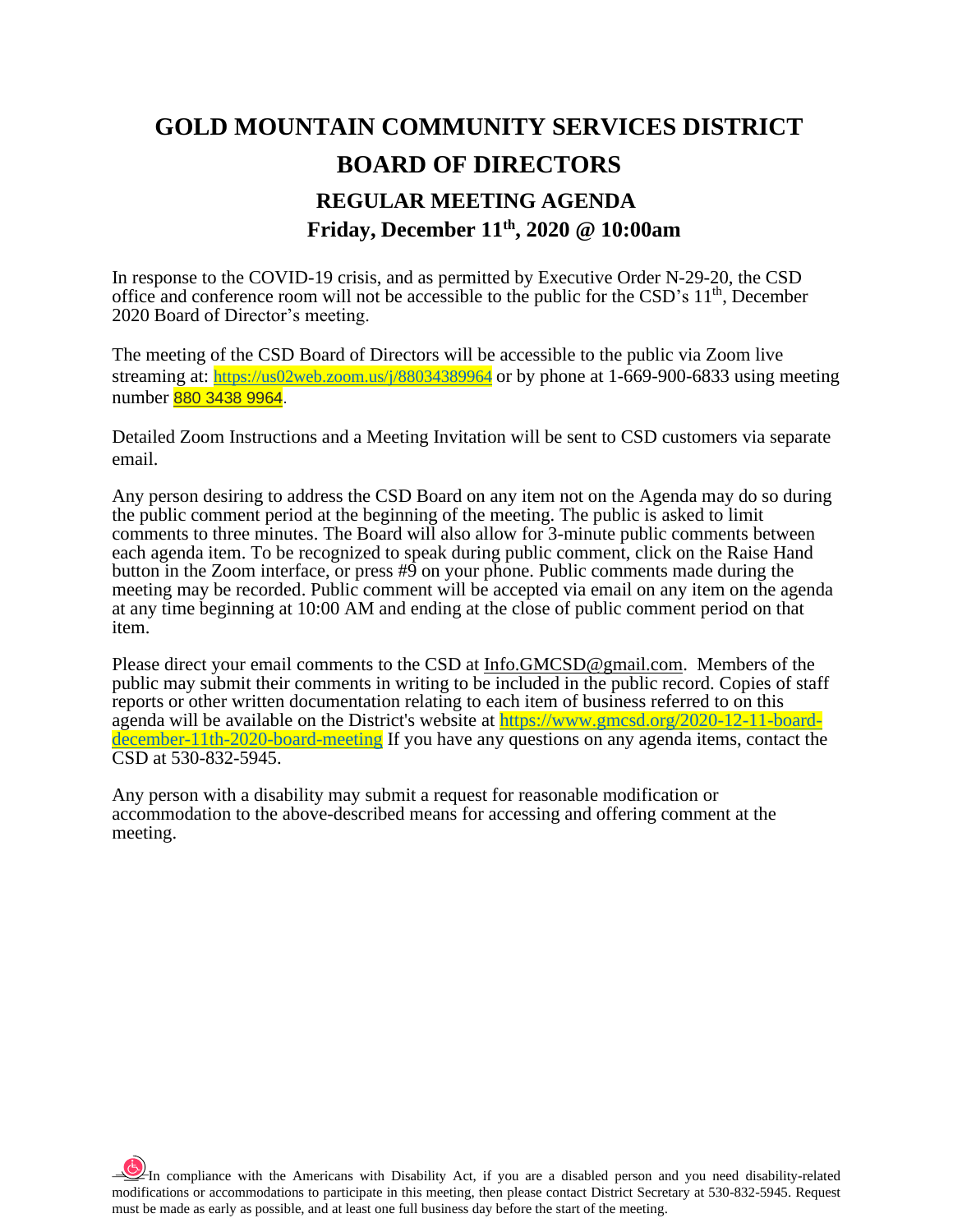# **GOLD MOUNTAIN COMMUNITY SERVICES DISTRICT BOARD OF DIRECTORS MEETING AGENDA**

# **Friday, December 11th , 2020 @ 10:00am**

**A CALL MEETING TO ORDER:** Determination of a Quorum and Acceptance of Agenda.

Roll Call Vote

### **B CONSENT CALENDER:**

Minutes: Approval of September 11<sup>th</sup>, 2020 Regular Meeting Minutes & November 6<sup>th</sup>, 2020 Special Meeting Minutes

**Warrant Registers:** Approval of September, October & November 2020 Warrant Registers

# **C PUBLIC COMMENT:**

Under Government Code Section 54954.3, members of the audience may address the Board on any agenda item before or during the Board's consideration of the item. The District allows a maximum of three (3) minutes for each speaker.

## **D OLD BUSINESS:**

- 1. **POLICY REVIEW COMMITTEE**: Director Kim Seney will provide an update on the CSD policy review committee. Discussion
- 2. **EMERGENCY SERVICES STUDY GROUP:** Board President to discuss the latest updates on the possible fire agency consolidation. Discussion
- 3. **RESERVE DESIGNATIONS:** General Manager to discuss the latest updates on the reserve designations for Capital Project Expenditures. Discussion & Action
- 4. **COMMITTEE MISSION STATEMENTS:** Board President to discuss the establishment of CSD Committee Mission Statements. Discussion
- 5. **RISK ASSESMENT PROJECT:** Board Members to discuss the risk assessment project in Gold Mountain. Discussion & Action

## **E NEW BUSINESS:**

#### 1. **2021 BOARD ASSIGNMENTS:**

- **a)** ELECTION OF OFFICERS:
	- President
	- Vice-President
	- **Treasurer**
- **b)** APPOINTMENT OF CHAIRS FOR STANDING COMMITTEES:
	- Executive Committee
	- Firewise Committee
	- Fire Protection Committee
	- Capital Improvement and Finance Committee

 $\frac{1}{2}$  In compliance with the Americans with Disability Act, if you are a disabled person and you need disability-related modifications or accommodations to participate in this meeting, then please contact District Secretary at 530-832-5945. Request must be made as early as possible, and at least one full business day before the start of the meeting.